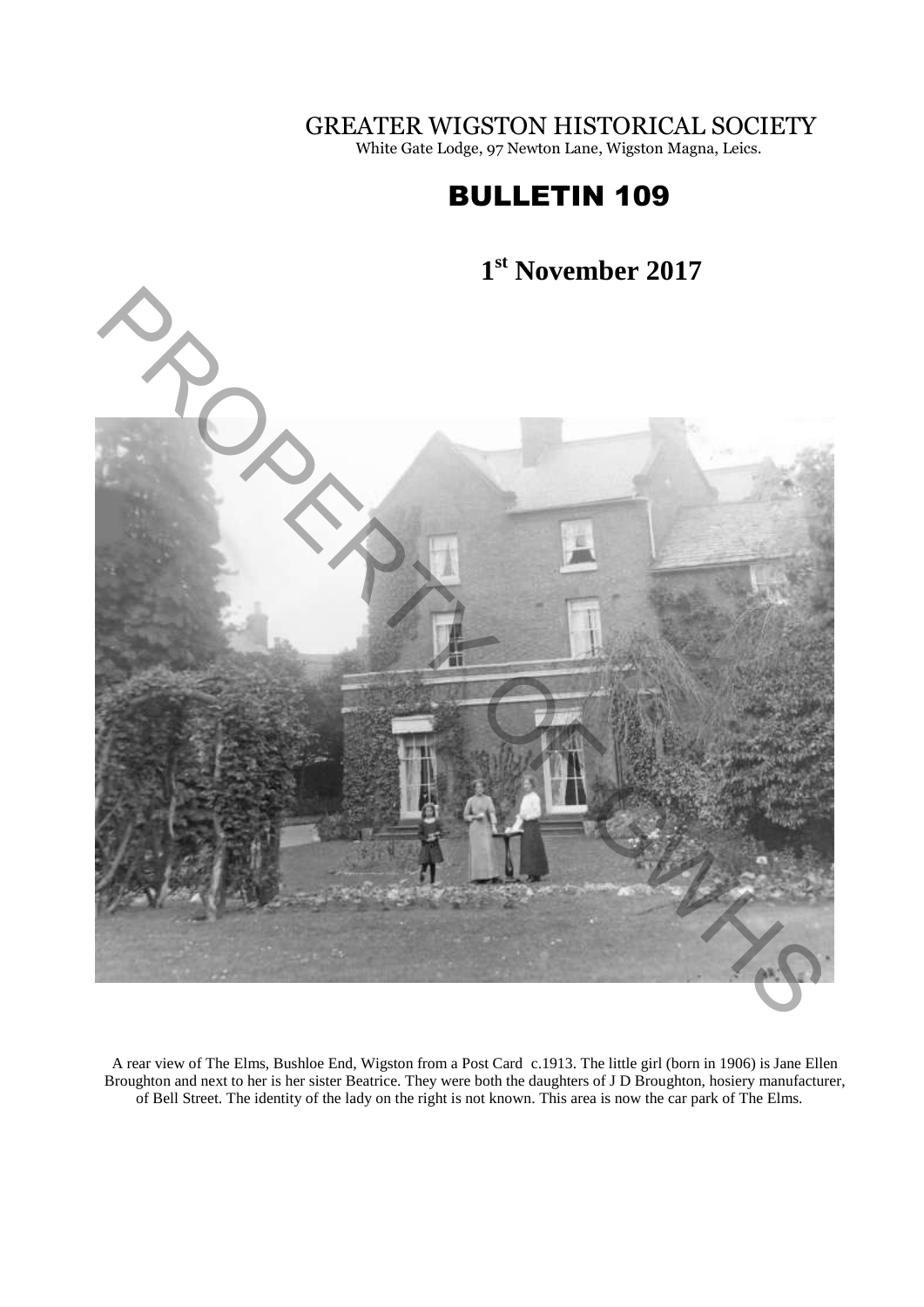#### **PROGRAMME OF MEETINGS – NOVEMBER 2017 TO AUGUST 2018**

## **Wednesday 15th November 2017**

Norman & Underwood – repairs to Windsor Castle or sealing Richard III's coffin, they have done it all! – John Castleman 7.30p.m. The Dining Room, Age UK, Paddock Street, Wigston

## **\*Wednesday 20th December 2017**

Singalonga Christmas – Lizzy Rushby (in costume) plus picture quiz, nibbles & drinks etc – Mike Forryan & the committee. 7.30p.m. The Dining Room, Age UK, Paddock Street, Wigston

**Wednesday 17th January 2018**  Castle Park & the Honor of Leicester – Caroline Roberts 7.30p.m. The Dining Room, Age UK, Paddock Street, Wigston

## **Wednesday 21st February 2018**

 AGM followed by a quiz – Virginia Wright, Blue Badge Guide 7.30p.m. The Dining Room, Age UK, Paddock Street, Wigston

#### **Wedneday 21st March 2018**

Leicester City Football Club, Part II, with Wigston Connections – John Hutchinson 7.30p.m. The Dining Room, Age UK, Paddock Street, Wigston

## **Wednesday 18th April 2018**

Some Wind & Watermills of Leicestershire – Dr Susan Tebby 7.30p.m. The Dining Room, Age UK, Paddock Street, Wigston

## **Wednesday 16th May 2018**

Queen Eleanor of Castile – Julie Ede 7.30p.m. The Dining Room, Age UK, Paddock Street, Wigston

## **Wednesday 20th June 2018**

Visit to Melbourne, Derbyshire for guided walk starting 5.00p.m. followed by evening meal at the Blue Bell Inn at 7.30p.m.– own or shared transport, more details nearer the time from our Secretary Singalega: Christmas – Lizzy Rushby (in costume) plus picture quiz, nibbles & drinks etc – Mike<br>
Fortyan & the committee.<br>
T-afform The Dining Room, Age UK, Paddock Street, Wigston<br>
Wednesday 17<sup>h</sup> January 2018<br>
Wednesday

## **Wednesday 15th August 2018**

Visit to the Cooke Private Motor Museum, Nr. Kibworth for guided tour starting 6p.m. followed by evening meal at the Queen's Head, Saddington starting 8.30p.m – own or shared transport

\*Please bring  $\pounds$  2 on the night towards the cost of refreshments, guests will be charged  $\pounds$ 3.

The Bulletin is published three times a year on 1<sup>st</sup> March, July and November. Articles etc., (which are always welcome) should be submitted to the editor, Tricia Berry, three clear weeks before publication date please.

Society's website: www.wigstonhistoricalsociety.co.uk Chairman: Mike Forryan's e-mail: chairman@wigstonhistoricalsociety.co.uk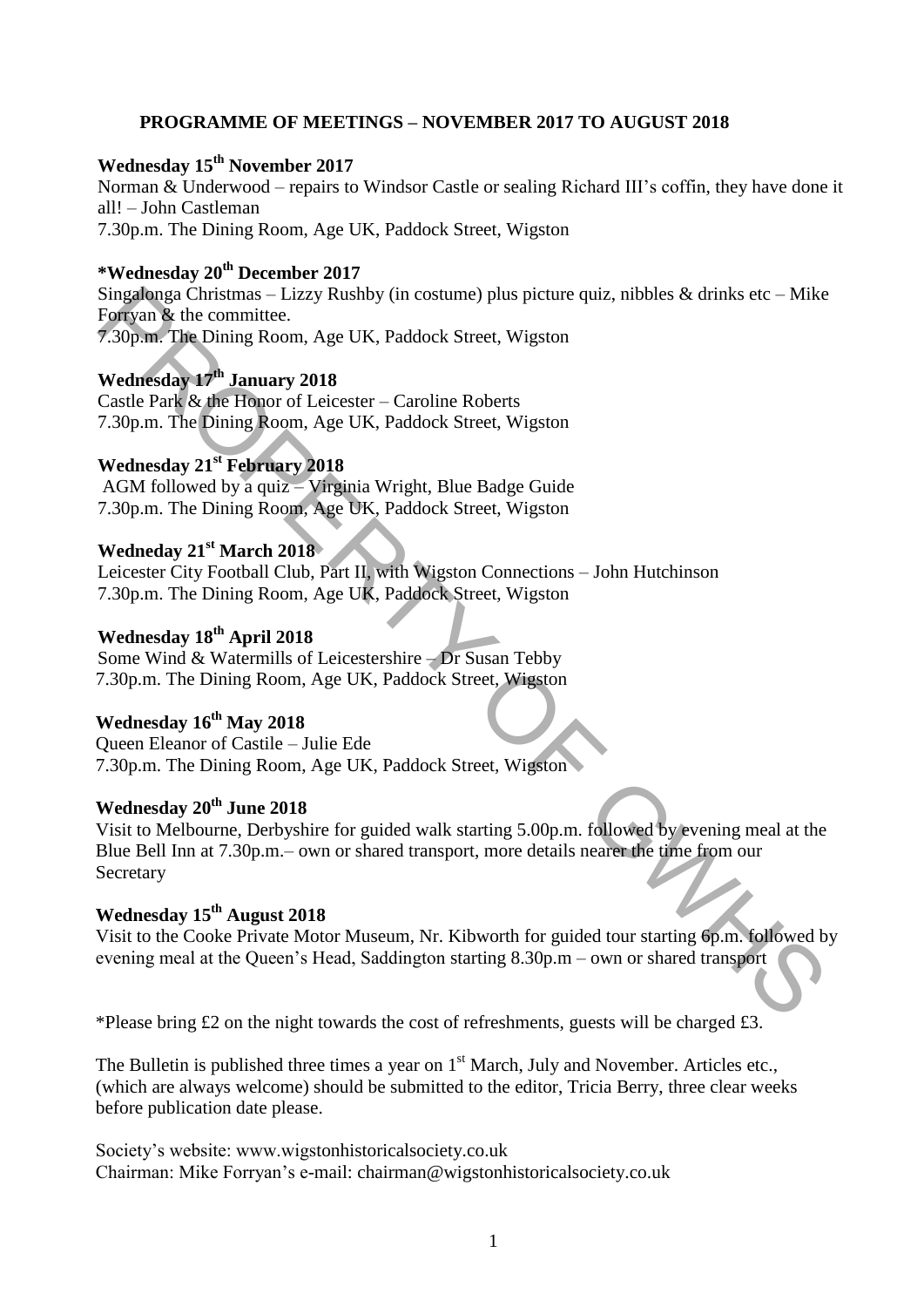#### **AUGUST 2017 MEETING PICTURES OF WIGSTON**

For the first meeting of the new season we welcomed 'one of our own', in fact our hard working Chairman, Mike Forryan, who had selected a wide range of pictures from the Society's extensive archive. Mike stressed from the start that he had included places, events and PEOPLE and hoped that some of the faces may be recognised. Committee Member, Roger Whalley introduced the speaker and perhaps for the first time for many of us we learned a little of Mike's own interesting and international life and work history.

The extent of the picture archive meant that those on show came from many parts of the area with no actual links between each one. The first image was of Harcourt Road (1909) at the top of Welford Road hill and showed Wignall's grocers shop on the Harcourt Road corner (not Mercers which still exists further up the hill). We jumped to Central Avenue c1905 with the start of the Infirmary Parade for that year. Clearly visible was Avenue House now the vet's surgery on the corner with Long Street, and the fence across the then end of Central Avenue a few yards into the street. This was followed by a further shot of around 1918 with the Avenue terminating a little further up where the entrance to Willow Park has been created. Opposite this is the Black Pad leading to Station Road and also where the council housing constructed in the late 1940s now starts. Gas street lights were noticeable and a member contributed that there was an air raid shelter at this point. interesting and international life and work history.<br>The costen of the picture archive meant that those on show came from many parts of the arce with<br>the costen of the picture archive meant that those on show came from man

We then moved to the Europa Building at the bottom of Newton Lane. This factory was originally built by William Holmes for his hosiery business in 1888. This continued through several generations of the family until 1970 when Europa Sports took it over hence the building's name. More recently after a period of mixed use and some neglect it has now been acquired and thoroughly renovated by Just Hype Ltd a very successful global fashion house. Mike and others had recently toured the building and we saw some interesting before and after images.

We then looked at Kings Drive (off Aylestone Lane) in the 1920s before moving along the Lane to the Nautical William. Clearly not an old building (probably late 1950s) but possibly soon to be demolished to make way for a block of flats. We then jumped to Spa Lane conservation area to see Kimberley House built by John Goodin (the father of Thomas the ginger beer maker) in 1880. The family had recently returned from Africa and were there when diamonds were discovered at Kimberley hence the name of the house. More pictures followed of Apple Pie Corner, where Spa Lane meets Mowsley End. The image looks down the End to the Bull's Head public house on Bull Head Street. The pub (dating from the  $16<sup>th</sup>$  century) was sadly demolished when the street was widened.

A swift move then to South Wigston and Jack Hill's two shops (both of them) showing the phone number on their advert of 'Wigston 5041'. We then returned to Rectory Farm House near to All Saints Church seen in 1963, not long before its demolition to make way for Birkett House School (which is to be relocated to a new school next to the former Guthlaxton College in September 2017). Amazingly there was a photo of a business card for Deeming Bros, Printers, dated 1908: the firm still exists today.

We then saw photos of street parties for VE Day in Timber Street and the 1977 Jubilee in Burleigh Avenue. There were several views of Leicester Road, very much residential with a few shops such as Bradbury's (where the Arcade now is) and Doris's wool shop premises now a bakery. Magnet Stores on Bushloe End, well known as Pete Clowes the coalman's shop, where you could also buy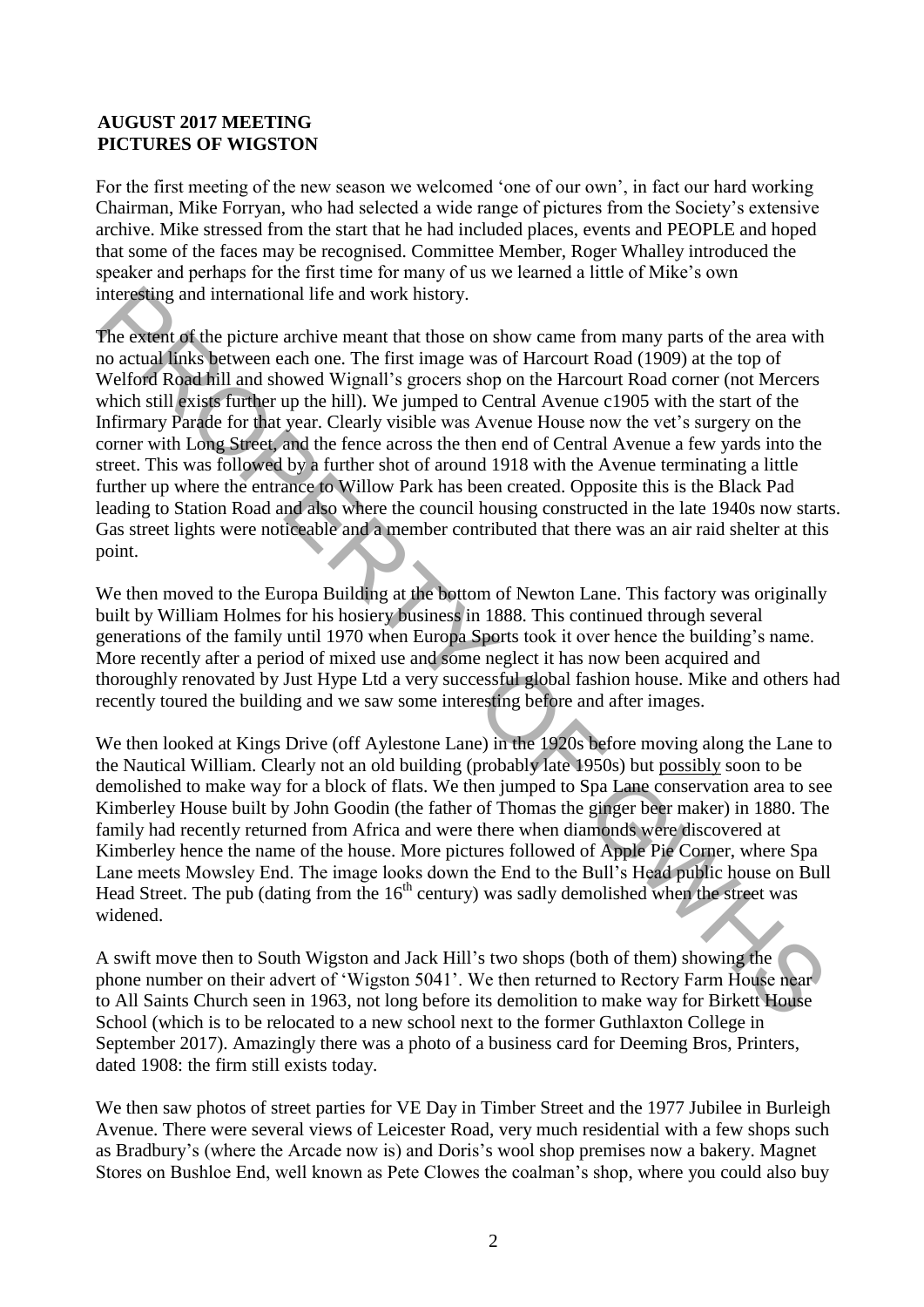sweets on the way to school. We saw a photo of 'Tony' and 'Albert' in the level crossing signal box at South Wigston with an appeal for full names if anyone recognises them.

The picture archive always acknowledges the source of the photos, many of which come from collections owned by individuals and donated to the Society.

Part two of the evening was the launch of the revamped Society website at [www.wigstonhistoricalsociety.co.uk](http://www.wigstonhistoricalsociety.co.uk/) Members should now have received an email from our newly appointed webmaster, Peter Cousins, asking if they would like to be issued with a password to enable them to access the more detailed members only sections of the site. Members are asked to explore the site and suggest further improvements or additions.

For the third part of the evening Mike asked for suggestions of subjects such as street names or events or people under which the picture archive can be accessed. We looked at the content of the archive for Cooks Lane, Church Nook and Leicester Road, the latter of course with many photos of the road extending from the Royal Oak and Horlock's nurseries opposite (on the boundary with the city) up to the Star and Garter and into Wigston itself.

The whole evening was well interspersed with knowledgeable comments and anecdotes from our worthy President and lifelong Wigston resident, Alderman Duncan Lucas!

## **SEPTEMBER 2017 MEETING HAPPY BBC ANNIVERSARIES**

For our September meeting there was a warm welcome from a good turnout of members and visitors to hear a local favourite, Dave Andrews DL of BBC Radio Leicester.

Dave has had an interest in history since boyhood when he had seen one of those tins given to soldiers in WWI as a gift from the King and Queen. At an early age he learnt the names and dates of the kings and queens of England and he demonstrated that he can still real them off. After gaining a degree in history at York he trained as a teacher and moved to Leicester. However on becoming a deputy head he was actually doing less teaching than he wanted to and realised if he was appointed a head teacher there would be even less. So having done some broadcasting he decided in 1993 he wanted to join Radio Leicester full time in 1993, making next year his own 25<sup>th</sup> anniversary in radio. His first broadcasting job was, being at the last moment, asked to report on the Remembrance Sunday event at the War Memorial on Victoria Park. In recalling this Dave reminded us that Remembrance Day, 11 November, will be on a Sunday in 2018 which is very appropriate as it will be the exact centenary of the signing of the Armistice on 11/11/1918. appointed webmaster. Peter Cousins, asking if they would like to be issued with a password to<br>
engale them to access the more detailed members only sections of he site. Members are asked to<br>
explore the site and suggest fu

There are several notable anniversaries in 2017 such as:

#### 95<sup>th</sup> anniversary of the BBC.

50 years since creation of Radios 1, 2, 3 and 4 from the Home Service and the Light Programme. 50<sup>th</sup> anniversary of BBC Radio Leicester which was the first local radio station created by the BBC. 50<sup>th</sup> anniversary of the Down to Earth programme on Radio Leicester of which there have been 2,500 editions. Dave, despite his lack of gardening knowledge has been the question master on this programme for many years.

In addition there have been many centenaries of events in WWI and the  $75<sup>th</sup>$  anniversary of WWI events in 1993.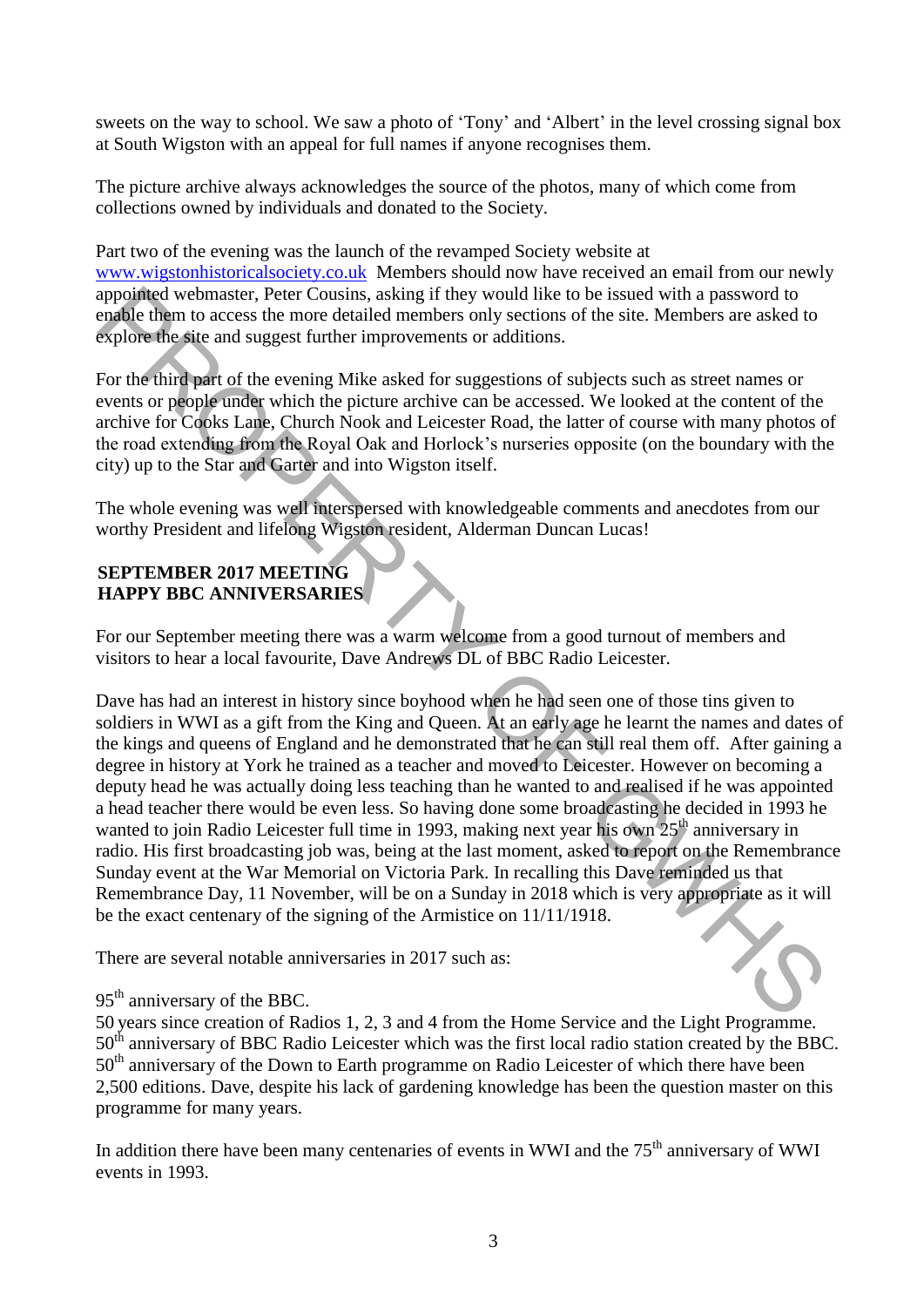We were reminded of some of the key BBC events over the years:

1932 was the year of the first ever Christmas message broadcast on radio by King George V 1936 was the first television broadcast 1942 was the first Desert Island Discs with Roy Plumley 1946 Woman's Hour (radio) and Muffin the Mule (TV) began 1948 Radio Newsreel first broadcast 1953 The Coronation with commentary by Richard Dimbleby 1955 The Archers first regular broadcast was in January 1951 with the death of Grace Archer in a fire in 1955 to coincide with the launch of ITV 1963 The first Doctor Who with Norman Hartnell 1965 The funeral of Sir Winston Churchill 1967 The Forsyte Saga (in black and white) on Sunday evenings (it even caused the times of evensong to be changed) 1967 John Arlott started Test Match Special

Radio Leicester was the first local radio station to go on air. It first broadcast on 8/11/1967 on 95.05 mhz from the newly built Epic House at the North end of Charles Street, where it occupied the top three floors. At this time we had Dr Finlay's Case Book on TV and Come Dancing, no 'Strictly' in those days, but lots of Westerns (cowboy films). There was a special insert inside the Radio Times about the formation of Radio Leicester and Dave has his own copy now falling to pieces with age. In 2004 the station move to purpose built premises on the corner of Guildhall Lane and facing what is now Jubilee Square. Dave showed a picture, which I had never seen before, of the excavation of the cellars on the site showing the walls of an earlier medieval house now covered by a glass floor. The glazed tiles built into the façade of the earlier shop on the site (Wathes Electrical) have been preserved inside the new building. 1955. The Archers frist regular broadcast was in January 1951 with the death of Grace Archer in a figure Archers frist regular broadcast was in January 1951 with the death of Grace Archer in 1963. The figure Doctor Who wit

We then heard a fascinating history of listening and recording from wax cylinder and phonographs through vinyl, CDs and now downloads. From reel to reel tape recorders to cassettes and modern microphones which we see interviewers using today and which have inbuilt recorders in that block on the microphone handle, and also of course on mobile phones. Editing has moved from cutting tapes with razor blades to downloading and computer editing. The radio car has moved from that extending aerial to dish aerials and now to ipads and iphones, but there are the same problems with signals that we still suffer with our mobile phones.

Dave talked about some highlights of his career, which were undoubtedly, the discovery of Richard III and his re-interment in the Cathedral, the Radio Leicester 'Ruby Rainbow appeal' which raised £650,000, more than 50% more than the original target, for the Rainbows Hospice, and visits of the Queen as part of her Jubilee Tour and again for the Maunday Money distribution.

He works with Jennifer, Lady Gretton, at various charitable events and showed us a photo of himself in his new uniform which he had made especially to fulfill his recently awarded role as a deputy Lieutenant of the County.

History is alive, we heard, and very much so in Wigston not only with GWHS but also the Family History Society, all encouraged by his own radio programmes and TV ones such as Time Team and Who Do You Think You Are?

An altogether fascinating run through the 50 years of local radio broadcasting through one man's eyes with some national events mentioned as well.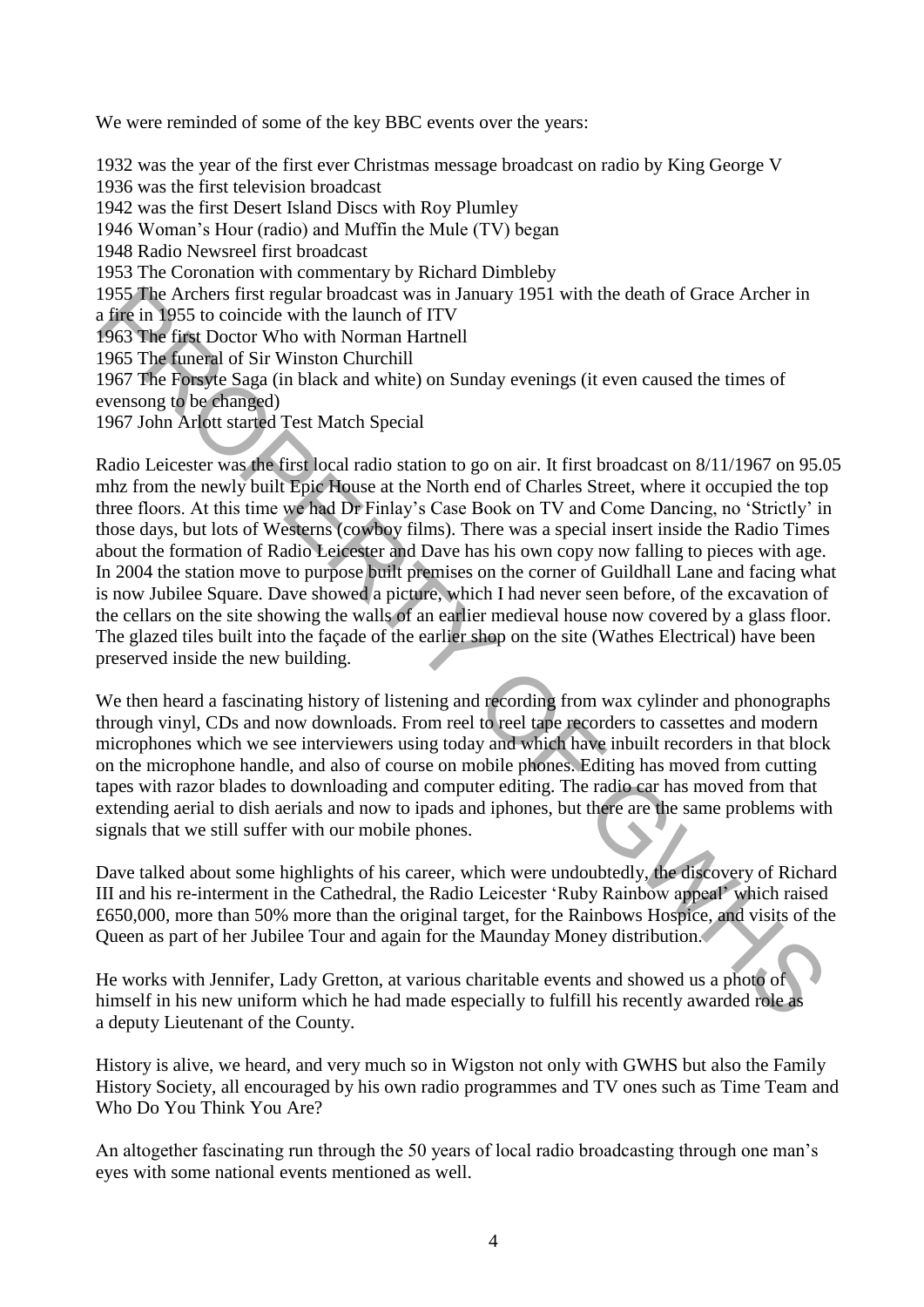#### **OCTOBER 2017 MEETING ST PANCRAS STATION - GATEWAY TO LONDON FROM WIGSTON, LEICESTER AND THE CITIES OF THE EAST MIDLANDS**

On a gloomy, cold and wet evening it was a pleasure to welcome one of our members, John Stevenson, to give us another of his railway talks, this time concentrating on St Pancras Station, the London Terminus of what we now call East Midland Trains. John's subtitle was 'A Railway Journey Through Time from Wigston to London'.

Prior to 1840 the only form of passenger transport was coach and horses using coaching inns on the main roads for overnight stops and to change horses. But then the Midland Counties Railway opened a station at Wigston enabling locals to travel to London albeit having to change at Rugby and proceed on the Birmingham line. This terminated at Euston Station with its impressive Doric Arch which was sadly demolished in 1962 because it was 'in the way'.

In 1857 Wigston passengers had a second choice of routes to London, when the Midland Counties extended the line from Wigston via Market Harborough, but at Harpenden the new line joined the Great Northern line into Kings Cross Station which had opened in 1852. This arrangement lasted until 1862. By 1868 St Pancras Station had been completed, but there had been problems because the line from Wigston when it arrived at Bedford had to cross the Regent Canal before it could enter the new station. The canal was crossed by an overhead bridge rather than by going under it as the Great Northern had done. The result was that the line was at a high level and arrived at St Pancras at what was in effect first floor level leaving a ground floor basement/cellar from which numerous iron columns supported the platforms and lines above. **Prior** to 1840 the only form of passenger transport was coach and horses using coaching inns on the main roadk for overnight stops and to change hores. But then the Midland Counties Railway between the Middan Counties Rai

Another problem that had to be overcome was that the line ran through old St Pancras churchyard and many sets of bones had to be dug up and reburied elsewhere. Thomas Hardy, before he became a famous author, was involved in organising this work.

Henry William Barlow was the engineer responsible for building the new station and the huge arched roof over the rails and platforms is still referred to as Barlow's train shed. It was said to be the largest structure in the world at the time. The basement/cellar was used to store beer brought by train from Burton on Trent for sale in London.

The Midland Hotel next to the station was built in 1873-76 by the architect George Gilbert Scott and is actually an entirely separate building. It was constructed to the highest standards and was the lap of luxury at the time, there were 150 bedrooms with many public rooms, hydraulic lifts and an electric bell system. It was solidly built with concrete floors which proved to be a problem in later years when it was found to be too difficult and expensive to modernise by bringing plumbing into each bedroom. It was closed in 1935 and converted into offices for the London Midland and Scottish railway.

Overhead photos demonstrated the size of the station, the hotel and the goods and coal yards to the west and north of the main platforms. During the war the station was hit three times, two bombs went through the concourse end of the platform and landed in the cellar causing much damage to the building and to trains standing at the platform, but did not explode. Another bomb severely damaged the ticket office but repairs were carried out very quickly in both cases. The glazed arched roof was also destroyed and later replaced by other material making the platform area very dark and dismal. Overhead photos demonstrate the size of the station, the hotel and the goods and coal yards to the west and north of the main platforms.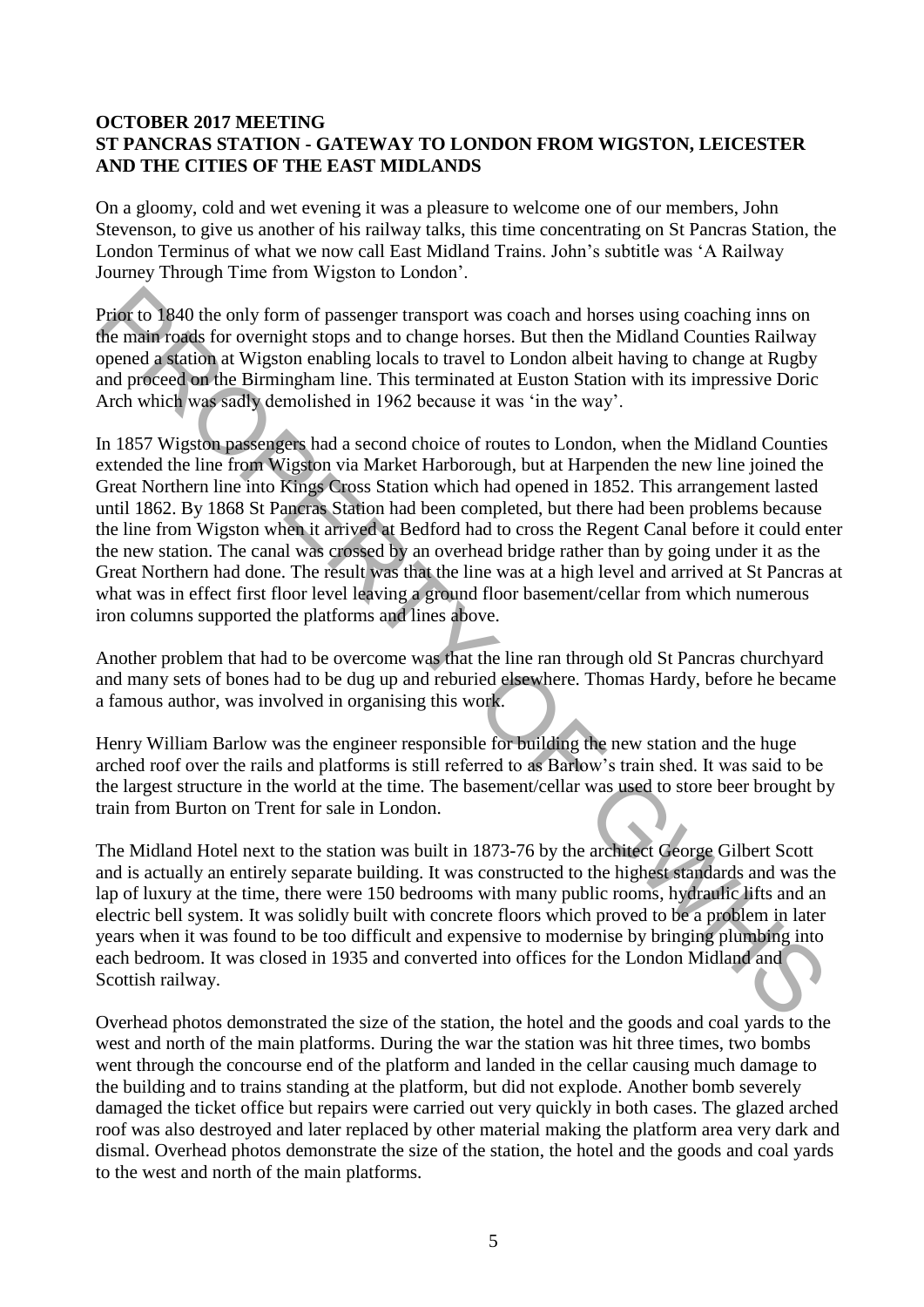By 1970, after the effects of Dr Beeching's line closures there was a threat to close St Pancras and divert trains into Kings Cross station next door. After the loss of the Euston Arch there was an outcry that such an amazing and famous building as St Pancras and the Midland Hotel might be lost. The Victorian Society with the help of the poet laureate, Sir John Betjeman, fought a battle to save the station and as we now know they were successful, Sir John's statue, on the concourse, commemorates his involvement.

Despite the demolition of the yards, in later years the modern flat roofed extension to the train shed to accommodate the channel tunnel trains, makes it still a huge complex. The restoration of the station was not completed until 2011 with the updated hotel opening soon afterwards. John showed some wonderful photographs of the restored station and hotel and reminded us that Kings Cross Station had also been refurbished including Harry Potter's platform 9¾. The adjacent Great Northern Hotel had also been brought up to modern standards.

Meanwhile on return to Wigston Magna, we were reminded that the station had been rebuilt in 1902 when the level crossing which had been used until then was replaced by the Spion Kop Bridge with the platforms below. Mr John W Grundy was the stationmaster at this time.

All in all, a full house including many visitors, were treated to a wide variety of photos of St Pancras and the Midland Hotel as it was, and as it was built, to St Pancras and the hotel today with lots of interesting railway engine pictures in between. A very impressive gateway to London, then and now. Thanks John.

## **PROGRAMME FOR 2018**

With this edition of the Bulletin you will also receive details of the programme for 2018. I hope that you will agree that it is a very good selection of topics with something for everyone. On the two occasions when we do not have a specific topic, the AGM in February and the Christmas party night, there are very interesting extras in the quiz organised by Blue Badge Guide, Virginia Wright for the former, and the Unikulele Band for the latter (wait and see).

A change next year relates to the summer outings. These will take place in June and August rather than in May and June. Doing it this way we hope to be blessed with better weather than we have often experienced in recent years.

The June event is an early evening trip to Melbourne just over the border in Derbyshire. This is a very interesting large village with a fine Norman church with a real wow factor as you walk inside and see the sturdy round chevron carved arches, clerestory windows and wall passage. There are the remains of a triple apsidal east end and the west end is big and solid with an unusual (apart from cathedrals and abbeys) double tower arrangement. Don't forget to look around the outside as well as inside the church. Despite the demolition of the yards. in later years the modern lat rooded extension to the train shocks that the sets through the demolition of the soletion wes, part employed until 2011 with the updated hotel operating so

Away from the church the village is very interesting and there is the hall with Lord Melbourne (of Queen Victoria's Lord M fame) with Robert Bakewell connections and many small shops. The hall gardens close at 4.30pm and the church closes at 5.30pm so if you can, go early in the afternoon to look at these places of interest. We meet at 5pm for a conducted tour of the village and then we have a meal in a village pub at 7.30pm. It is not more than one hour's drive to Melbourne, more details nearer the time.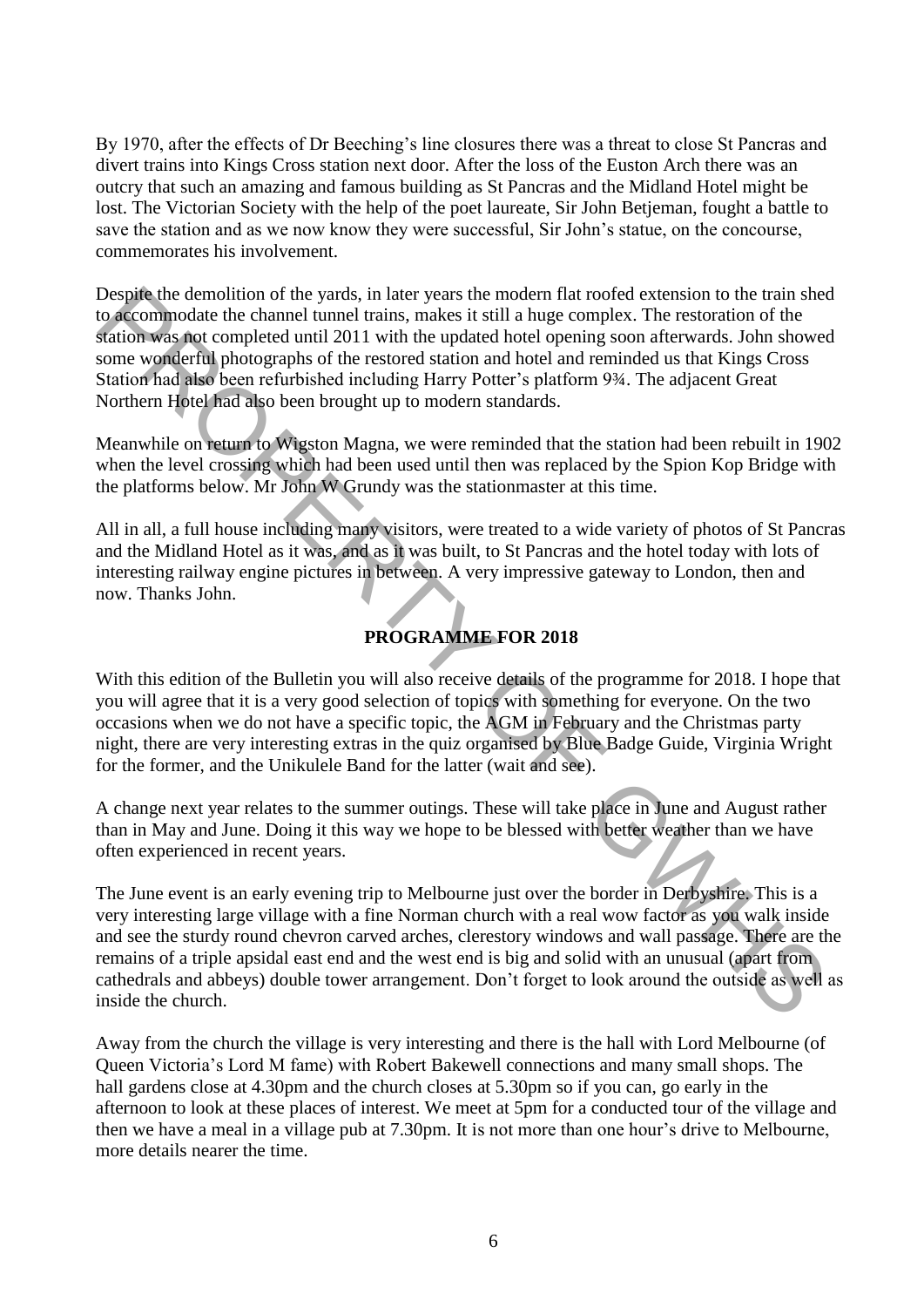The August outing is nearer home, to Kibworth, to see the Cooke's motor museum. This is a private collection not open to the public so it will be a great opportunity to pay a visit. We meet in the early evening at 6pm to be followed by a meal at 8.30pm at the Queen's Head, Saddington.

Although the subjects for the meetings are a committee decision, taken from many ideas put forward, the work in actually making the arrangements is time consuming and needs patience and organising ability, our thanks are due to our highly efficient secretary, Ann Cousins, for all her efforts in this respect.

If you have any ideas for speakers and outings in the future please let a member of the Committee know.

All reports and this window into next year's programme by Colin Towell

## **OBITUARIES**

- - - - - - - - -

It is sad to report that our member Pat Connolly passed away on  $30<sup>th</sup>$  July. Pat had been a member since about 1990, joining with her husband and then continuing after his death. Her funeral at the new crematorium in Great Glen was very well attended, a popular lady who belonged to several groups. If you have any ideas for speakers and outings in the future please let a member of the Committee<br>
Eurow.<br>
All reports and this window into next year's programme by Colin Towell<br>
1990. The same of the control of the contr

Our condolences to member Doreen Boulter, the author of the Wiggie Maggie books, which we have just started to serialise in the bulletin. Her husband Sydney Oliver George Boulter died on 20<sup>th</sup> September.

Also to member, Angela Pitches, whose husband Ronald (Ron) died on 28<sup>th</sup> September. Our thoughts and prayers are with the families of all three at this sad time.

## **ADOPT A PHOTO**

**- - - - - - - -** 

It has been decided to wind down the Adopt a Photo scheme, and the committee would like to thank all members who have taken part. Please would those who have research and/or photos not yet handed in please return them as soon as possible, preferably at the next meeting to Margaret, Tricia or any committee member. Thanks.

## **A DAY TRIP TO CASTOR AND DUROBRIVAE – 7 TH AUGUST 2017**

**- - - - - - - -** 

Earlier this year, Colin Towell, our treasurer, who is a member of the Oadby & Wigston Fieldworkers Group suggested a visit to the recently excavated Must Farm, Nr. Peterborough, this following a short presentation to the Group by a member who had been lucky enough to visit. A joint trip by the Fieldworkers, Historical, and Civic Societies was envisaged. In the end the Must Farm site was not available for group visits, so the alternative site of nearby Castor and Durobrivae was suggested. The details were arranged by Bob Gale, the Chairman of the Fieldworkers and Colin dealt with the bookings, although was not able to attend on the day. The following report is by our member, Judith Proctor.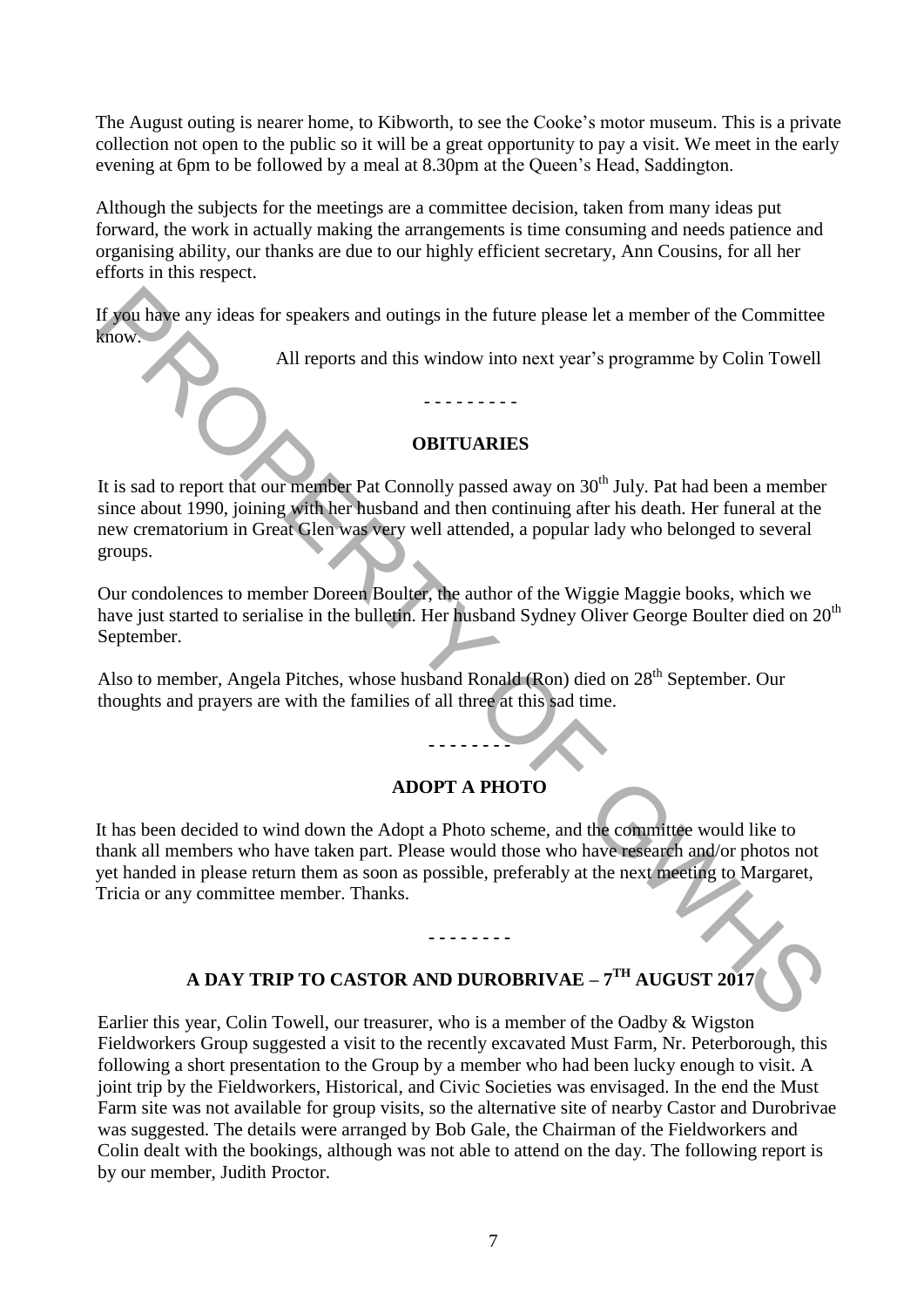We started this visit at **Water Newton** with coffee and cake in the **Church of St Remigius**, which is in the Nene Valley. The church is in an idyllic setting and has some interesting features, including a Roman coffin in the churchyard.

#### <http://www.robschurches.moonfruit.com/#/water-newton/4519796230>

We were introduced to Professor Steve Upex, who is an expert on the area and recently directed excavations at a Saxton site in Northamptonshire, as well as contributing to several Time Team programmes for Channel 4, and has just finished filming a programme on Roman Godmanchester. Professor Steve gave us more information about the church and village, before taking us to the nearby Roman site, some of which is on private land and not normally open to the public.

We were provided with some excellent information, including the "Route Plan" for the Castor Roman walk which suggested this would be "largely a walk of the imagination" as Roman Emperors travelled across the fields we would cross, although the evidence of Roman occupation of the area is very largely buried. We also received a detailed booklet about this walk, which was invaluable, as Professor Steve used this to guide us through the pages and really made this story "come to life". Indeed, without his input and guidance, this booklet was really just some 24 pages of maps and photographs, and (for me at any rate) didn't make a great deal of sense, until he patiently explained each page. exceptions at a Saxton site in Northemptonshire, as well as contributing to several Time Team<br>Transportances for Channel 4, and has just finished filming a programme on Roman Godmanchester.<br>Protessor Steve gave us more inf

The name **Durobrivae** means "fortress by the bridge" and began as a small 5-acre fort built shortly after AD 44, at the point where Ermine Street crossed the River Nene. Gradually a town grew up to serve the needs of the fort and of travellers on Ermine Street, and was enclosed by ramparts in the late second century. At least three other roads joined Ermine Street at or near the town, and the River Nene was navigable. This meant that Durobrivae was within easy reach of London, East Anglia, the Midlands, and the North. The main industries carried on here were ironworking and, most importantly, pottery making. There were also many Roman villas or farmsteads in the Nene valley region.

Durobrivae sits south of the River Nene on a stretch of land about 2km long and 1km wide. The walls and central street are still visible as bumps in a field and aerial photography has provided strong indications of the layout of streets and buildings within the town.

The most extensive excavations of Durobrivae were undertaken in the 1820s by **Edmund Tyrell Artis** who was steward to Lord Fitzwilliam at Milton. He identified buildings within the town, its suburbs and the wider area. By the standards of the time these were well recorded and in 1828 Artis published "The Durobrivae of Antoninus", a volume of beautifully engraved plates of his excavations, illustrating the buildings, mosaic floors and many other artefacts he had discovered. Apart from some limited excavations in the late 1950s, the site has been little disturbed since.

The most striking feature is Ermine Street which runs through the centre of the town and is visible as a raised feature. It felt quite surreal to be standing on Ermine Street knowing that it would have been the road taken by Emperor Hadrian when going north to supervise the work on the wall named after him! The aerial photographs reveal not only the pattern of streets but also individual buildings in considerable detail. Houses or shops of varying size and plan line Ermine Street and the side streets. In the northern half of the walled town there are two substantially larger, possibly public, buildings.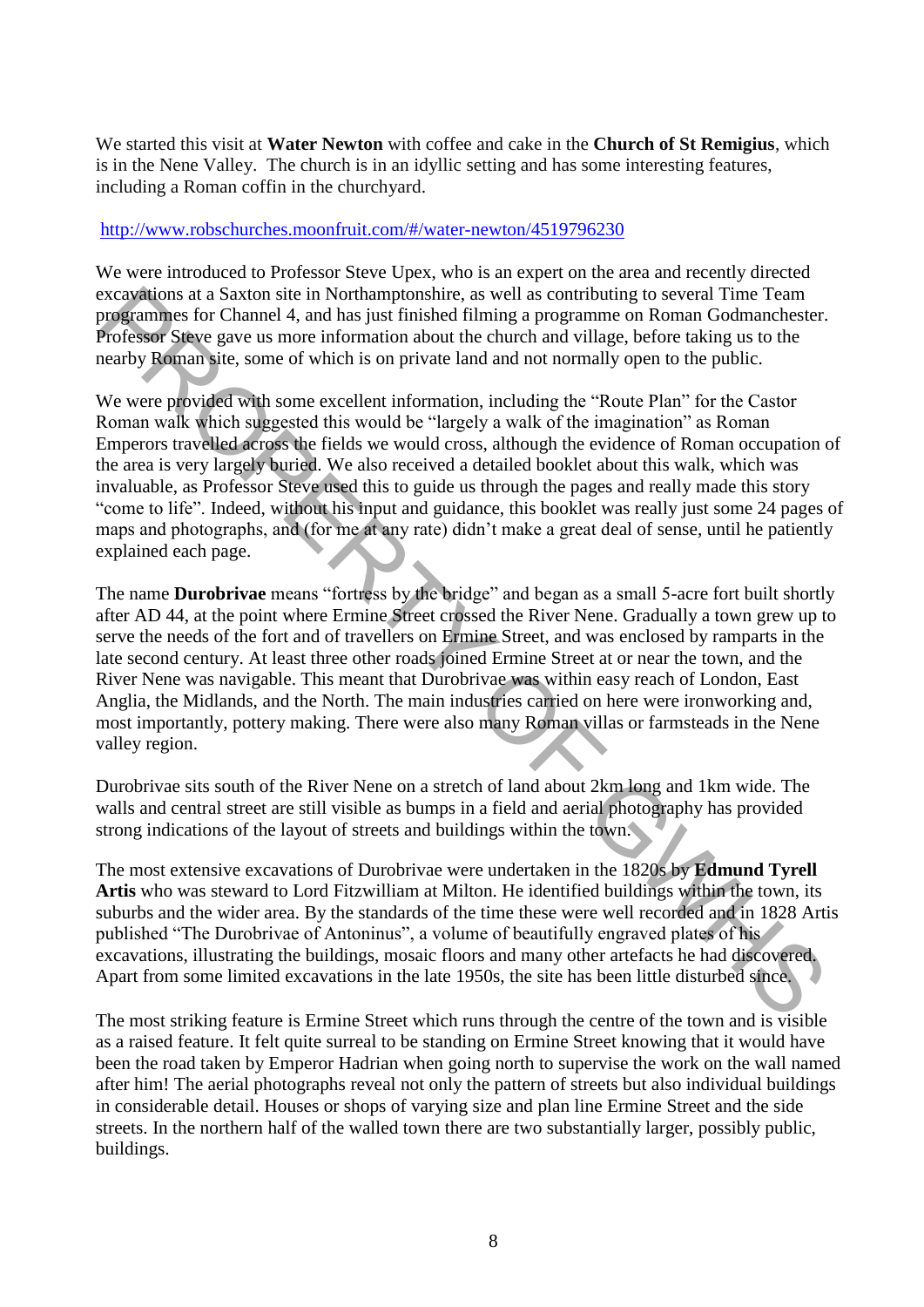The fort just outside the walls of Durobrivae occupies a slightly raised spur of land surrounded on three sides by the River Nene and the Billing Brook. It would have been adjacent to the bridges over these rivers. This fort was constructed from wooden palisades behind the three defensive ditches, and could accommodate about 600 men, whose task was to protect the river crossing. An excavation of the fort site in 2012 suggests that it may only have been active for a matter of months before the Roman army moved north.

#### <https://peterborougharchaeology.org/peterborough-archaeological-sites/durobrivae/>

We then returned to the coach and travelled to **Castor** for an excellent lunch (home-made quiche and salad followed by cake – Yum!) and were then introduced to historic Castor which is known internationally among archaeologists as the center of an important Roman settlement along the Nene valley west of Peterborough. The Roman palace (c. 250 AD) or Praetorium (underneath the churchyard and surrounding area) was the second largest Roman building in Britain replacing an earlier first century villa. Again, the guidebook became extremely useful to help us fully understand about the church, which is built on the site of the Roman courtyard. Incidentally, the Roman Praetorium was abandoned in around AD 450. There were other Roman buildings here as well, including a substantial Roman bath-house, with a hypocaust or under-floor heating system. There are still some thin orange coloured tiles and bricks in the walls of the church which are pieces of roman building materials such as "pilae" or bricks from the piers of the heating system. In the rear walls of the church you can also see what looks like round bricks, which are parts of small Roman columns which have been cut up and used in these walls. We then returned to the coach and travelled to **Castor** for an excellent lunch (home-made quiche<br>and stabe (oilyeved by cake – Yum)) and were then introduced to listoric Castor which is horown<br>internationally wanong archa

We learnt that in 650 AD St Kyneburgha, daughter of King Penda of Mercia, founded a double convent (men and women) on the site in the Celtic tradition bringing monks from Lindisfarne and was the first Abbess. The current **Church of St Kyneburgha** at Castor stands in what was the courtyard of the Praetorium and is the most complete Norman Church in the county of Cambridgeshire. This was excavated in 1957 and evidence was found to suggest that the convent had been sacked by the Vikings at some point.

To the left of the entrance to the church is the grave of Edmund Artis (mentioned earlier) who did so much to discover the Roman remains in this area in the 19C, and we also saw a copy of his book, containing some of the engraved plates and mosaics from his excavations.

Inside the church itself is a Roman altar in the north aisle. This had been re-used by the Saxons, but is typical of the sort of domestic altar that a Roman family might have used to make offerings to their household gods.

 As you walk out of the churchyard towards a gate, you come to Stocks Hill, where there are two clumps of old stonework emerging from the wall opposite. These are the remains of the Roman foundations of the Praetorium, which was built in the "herringbone" style. Carrying on up Stocks Hill, we paused at the crossroads as this would have been the site of the Praetorium. This was a single building over 110 m. wide and 20 m. deep with a central range, and two "wings" that faced down the hill. The size of the foundations indicate that this would have been at least 3 stories high, with many different rooms, but despite its size and importance (and subsequent work by Time Team!) we are still not sure who lived here, or what its purpose was. The best guess is that it was the residence and headquarters of an important Roman official, whose job would have been to administer a large area of the fenland and ensure that all the profits were retained for its owner – the Emperor.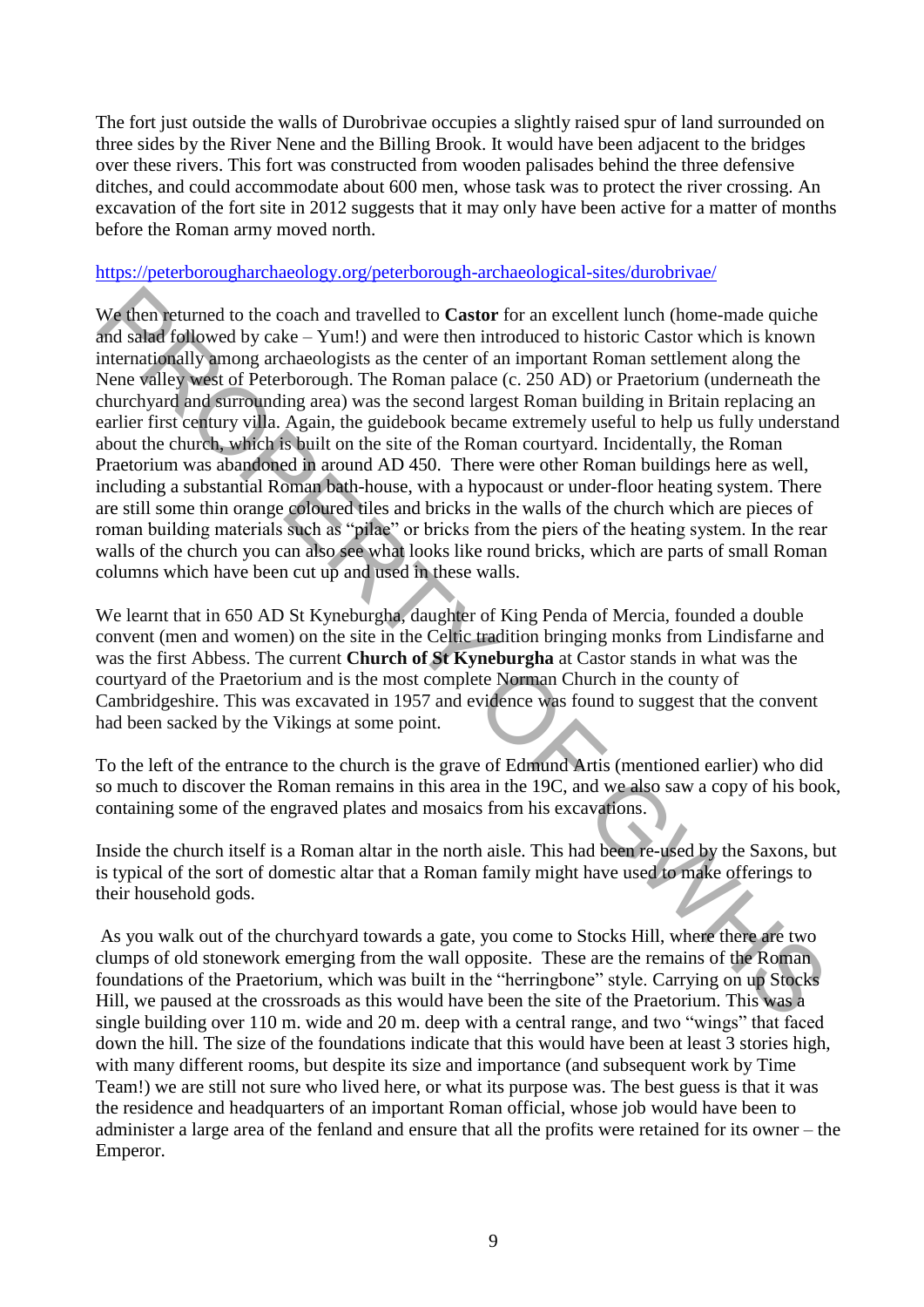St. Kyneburgha Building Preservation Trust<http://www.castorchurchtrust.co.uk/>

And so, back to the coach and home after an interesting and enjoyable day, where we learnt so much about the Roman occupation of this area. Thanks to all who were involved in organising this visit and for all their hard work in ensuring it was such a success.

\* \* \* \* \* \* \* \* \* \* \* \* \* \* \* \* \* \* \* \* \* \* \* \* \* \* \* \* \* \* \* \* \* \* \* \* \* \* \* \* \* \* \* \* \* \* \* \* \* \* \* \*

In 1986 our member Doreen Boulter decided to put pen to paper and record her early life in Wigston. This she did in three books each providing a wonderful insight into an era now gone forever. Her easy and humorous style of writing is just right for the subject and with the addition of Peter Wilford's clever drawings they make a very entertaining read. The books are of course long out of print and the committee thought newer society members would enjoy reading them too. Our thanks to Doreen and Peter for permitting us to reproduce them in the bulletin. The first part of Wiggy's Child follows:- In 1986 commenter Doreen Boulter decided to put pen to paper and records heat) in the spatial based on the paper and records the put pen to the subset of the subset of the subset of the subset of the subset of the subset o

## **WIGGY'S CHILD 1926 – 1939 By Doreen C. Boulter with Illustrations by Peter Wilford**

**- - - - - - - -** 

## **SYNOPSIS**

Doreen Clara Boulter was born to Naomi and William White on a bleak January day in 1926, the  $22<sup>nd</sup>$  to be precise. Blind Dr. Briggs and his assistant Miss Margaret, the midwife and Aunt Clara completed the quartet in attendance during the confinement. Mother was no longer a young woman in medical terms, she would attain her fortieth year in February. After the tragic death of a tiny son two years previously, it was an anxious time for all concerned.

However, Doreen Clara thrived, and this is the story of the trials and tribulations of a small girl growing up in an age where Feast Sunday, Christmas, Easter and Whitsuntide were celebrated joyously at home. Brought up according to the Ten Commandments and The Beatitides (Beautytudes I called them) the virtues of right and wrong were rigidly applied. Schooldays, holidays, Sunday School and Sunday Walks and life in between is the story of "Wiggy's Child". I hope you will enjoy this gentle and humorous story of a world now lost to us forever.

#### **SEPTEMBER MORN**

My small back bedroom window overlooked the slate roofs of the coal place and the lavatory, hard by stood Father's hut where he mended our shoes on a cobblers last, mackled up his seed boxes and kept his gardening tools in an immaculate condition. Taking no chances, Father had his initials carved into the handles of all his tools, including his wheelbarrow. The garden was divided by a cinder path which led to the hen run and the rabbit hutches situated right at the bottom near the boundary hedge. Beyond this lay the open fields.

My bedroom was furnished with a single brass bedstead, complete with flock mattress and flock filled pillow encased in a dark grey and white striped material. I would make a satisfactory "well" in the mattress so I could snuggle right down when the wind rattled the sash window. A small white china "po" lurked underneath the bed. (Mother's chamber pot was very grand, tastefully painted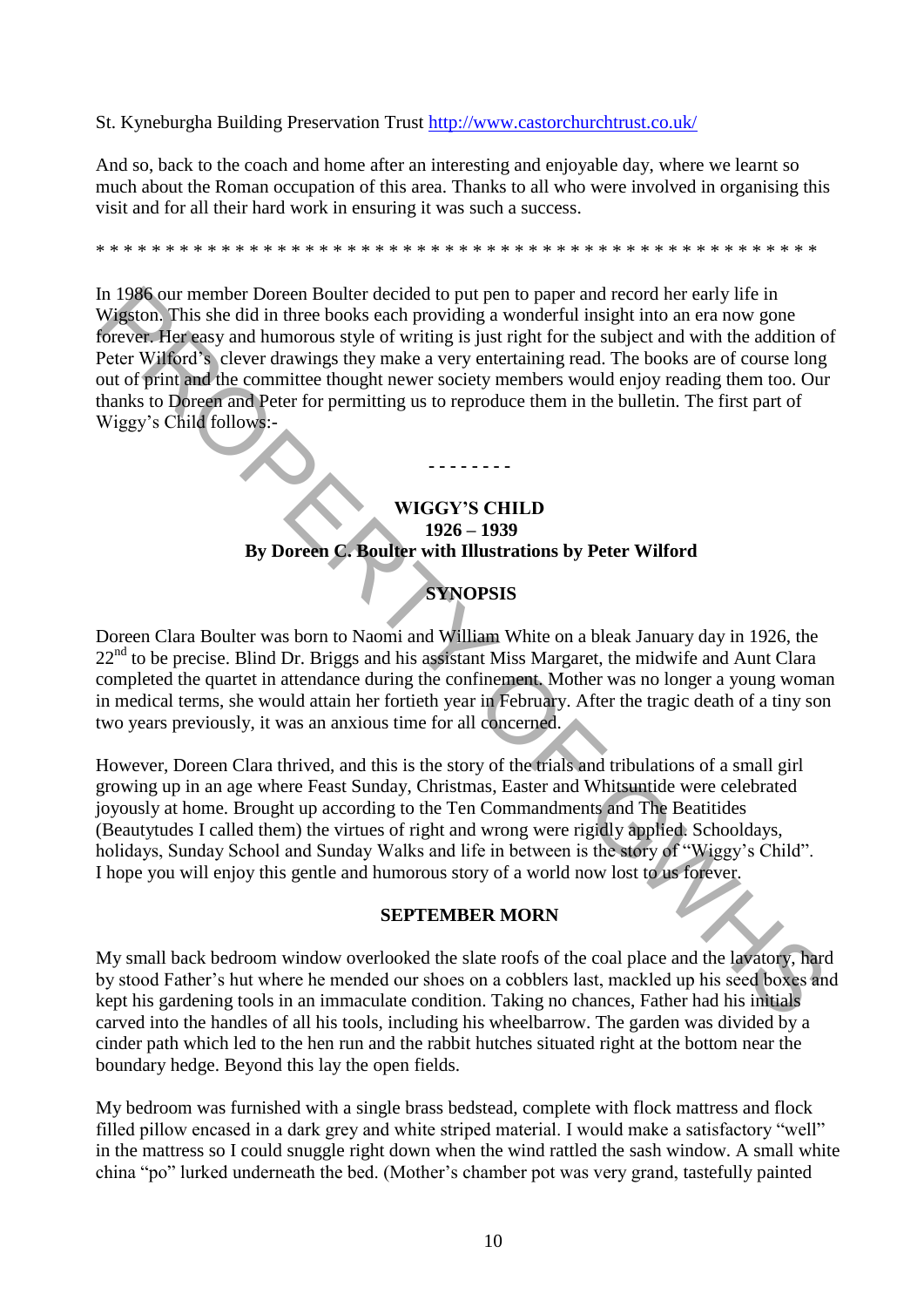with sweet peas, it matched the jug and basin in the washstand). "I would be able to have a set like that when I grew up", said Mother, "in the meantime, I was to be satisfied with what I had".

A plain wooden dressing chest and a straight cane chair completed the furniture, there was no room for anything else. A gas bracket on the wall had a little white opaque globe which protected the fragile gas mantle. On the wall above my bed hung a religious text, suitably framed, which proclaimed – "THY WILL BE DONE". On the opposite wall, a companion text thundered "THE ONE ABOVE SEES ALL" and for good measure, on the dressing chest stood "Faith, Hope and Charity" – a large china effigy of three ladies in long flowing robes, their names picked out in gold lettering on the bottom hem. Above this hung "September Morn".

"September Morn" was a grey and white picture of a maiden with long flowing tresses, wearing veil-like drapery, with bare feet dangling over a pool as she sat on a rock in what looked like thick fog! Books or toys had no place upstairs, and it was advisable to be in bed before the nine o'clock 'osses came around. Those fiery black steeds with flashing eyes that galloped round the streets of Wigston looking for children who were not yet abed.

After Father had warmed my bed with the warming pan (what bliss to jump into a warm bed after kneeling on the cold linoleum to say my prayers), turned down the gaslight and left the bedroom door open slightly, I would contemplate "September Morn". Even after deep and prolonged thought, I could not understand why she was allowed to sit about like that. In my case, at the first hint of September mist, I had to wear my thick underwear and my liberty bodice, while Mother forecast the dire consequences that would befall all those who were foolish enough to continue to wear their summer clothes into the Autumn. It was well known that "chills could strike right through to your insides, and where would we all be then? Everlasting at the doctor's, that's where". I could only surmise that "September Morn" would undoubtedly meet an untimely end, either from pneumonia or consumption. Charge  $^{\circ}$ - a large china effigy of three liedies in long flowing robes, their names picked out in gold<br>clystring on the bottom hern. Above this hung "Seytember Mom".<br>"September Mom" was a grey and white picture of a m

## **OWEN WILLIAM**

In 1924, after twenty years of marriage, Mother had a baby son. Owen William lay in the white lace draped treasure-cot. The joy and delight of Father and Mother knew no bounds. Aunt Clara joined in the jollifications wholeheartedly. She had several children and her help and expertise were welcomed. Oh! The plans that were made. Three days later, he died. He died as the midwife was bathing him downstairs, quietly, no fuss, just died, and poor Aunt Clara had to go upstairs to Mother, a message sent to Father at work…….

In 1926 I was born on a bleak January day. Mother was given chloroform and took some time to recover from my birth. Once again, Aunt Clara took over, and I too, occupied the white lace treasure cot. When, at six months, I had the measles, Father was a tower of strength. Since "the wind was hardly allowed to blow on me" Mother couldn't think where I got it from. I was just lucky, that way!

When Father and I visited Owen's tiny grave in the cemetery, Mother would never come with us. She didn't enlarge on the event, when answering my questions regarding my tiny brother who died before I was born. I wasn't very old, but I knew there were some things, best left alone.

We lived in the end houses of "Candlelight Row" so called because our landlord built the red brick houses at night to save money, so the story goes. "Chestnut Cottages" proclaimed the plaque on the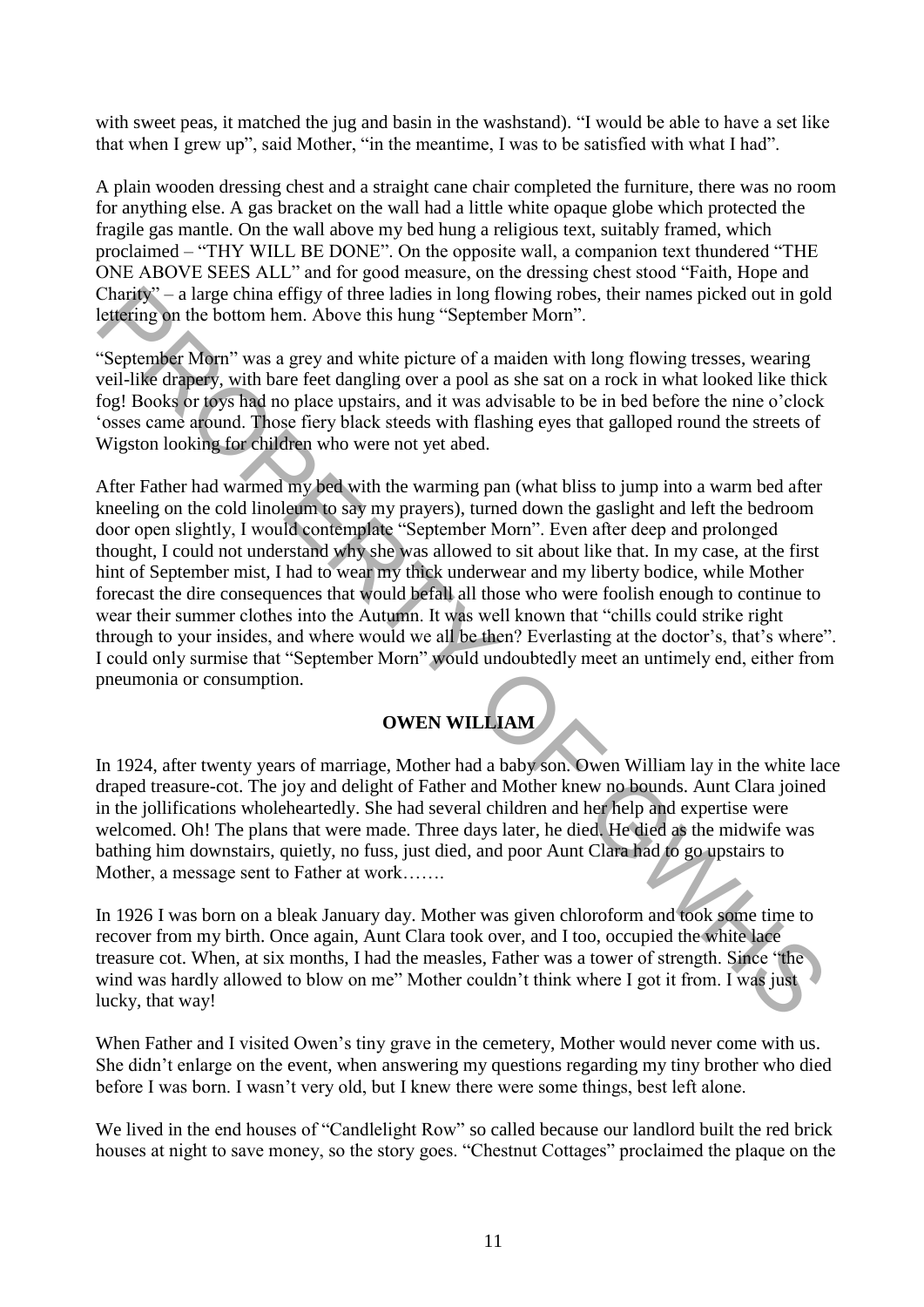wall in the middle of the row. Not a lot of people knew that! Only Aunty who lived in Fleckney, who always addressed her correspondence to "Chestnut Cottages" Bull Head Street, Old Wigston.

#### **AFTERNOON TEA**

It was a lovely summer afternoon when I decided to pay a visit to Mother's friend who lived in "The Navigation" at Kilby Bridge. Walking along the Welford Road, past Cooks Lane and on to Monkey Row (the cottages just before the Railway Bridge), no, they didn't keep monkeys there, Father said so. Anyway, I was just walking underneath the bridge when I heard the steady clip-clop of horses hooves. Looking round, I saw several gipsy caravans approaching, buckets and cans swaying and clanking underneath. As they drew level, the swarthy skinned men gazed at me, solemn faced. I gazed back equally solemn. Tales of children being taken away by the gypsies came forcibly to mind. What was that song we sang? "The Raggle Taggle Gipsies-O"? I was glad to reach the yard gates.

Mother's friend expressed surprise on my arrival, not being informed of my impending visit. She looked thoughtfully after the gipsy caravans as they disappeared over the canal bridge. I was eating a very nice tea, when a very angry, if relieved Father arrived. A message had been sent via pushbike to Wigston, informing my distracted parents of my whereabouts. Father had tied a little cushion to the cross-bar of his bike, and perched on this, I was pedalled home to Mother who was "all of a tremble" and said shakily, "I was a wicked bad girl to go off like that on my own, and it would have served me right if the gipsies had taken me away". I couldn't understand what all the fuss was about. I just went out to tea, and I remembered my P's and Q's before coming home. How was I to know the uproar it would cause, as parents and relatives scoured Wigston, distraught, looking for a 'lost' six year old. Mother's friend did! Fathey sail so. Anyway, I was issue walking underneata the bridge when I heat the steal ching shall so way may approaching buckets and canso configured and canso way may any challent with the stead of the swarthy shall so

## **NASHES**

I stood in the school yard holding tightly to mother's hand. Together with the other new children and their mothers, we waited in a group outside the big arched doorway. The elastic band which kept my hat on was cutting under my chin. I had told mother it was too tight before we started out. I wondered where the lavatories were. Suppose the chain wouldn't pull? – if there was a chain, remembering Aunt Annie's privy at Fleckney. "Teacher will tell you all about that when the time comes" said mother in response to my anxious enquiries. Presently the door was opened by a tall lady and we were ushered into a cloakroom and shown where to hang our hats and coats. Mothers were not encouraged to linger, and suddenly, we found ourselves left to face our first day at school.

Taking comfort from each other, we filed into the classroom. A large fire burned in the grate in the corner, surrounded by a brass topped fireguard. In the centre of the room stood rows of small wooden chairs and tables; a large sand tray occupied one side of the room, Teacher's desk stood at the front, and a blackboard and easel stood to one side. The high arched windows had long sash cords tied in a figure of eight round a hook in the wall. Teacher opened or closed the windows with the aid of a long pole with a hook at the end.

We were allocated our places. "Sit down children, hands in laps, when I call out your names, hold up your hands and say 'present Miss'. So the register was called. Teacher continued, "Those children who have brought lunch packets to school will come forward and place them on my desk, I shall write down your name on each packet, and I will give them out at playtime". In the rush that followed, her voice rose sternly, "one at a time, children, and quietly, please". Unfortunately, the morning was somewhat marred by one new pupil who spent his time spread-eagled against the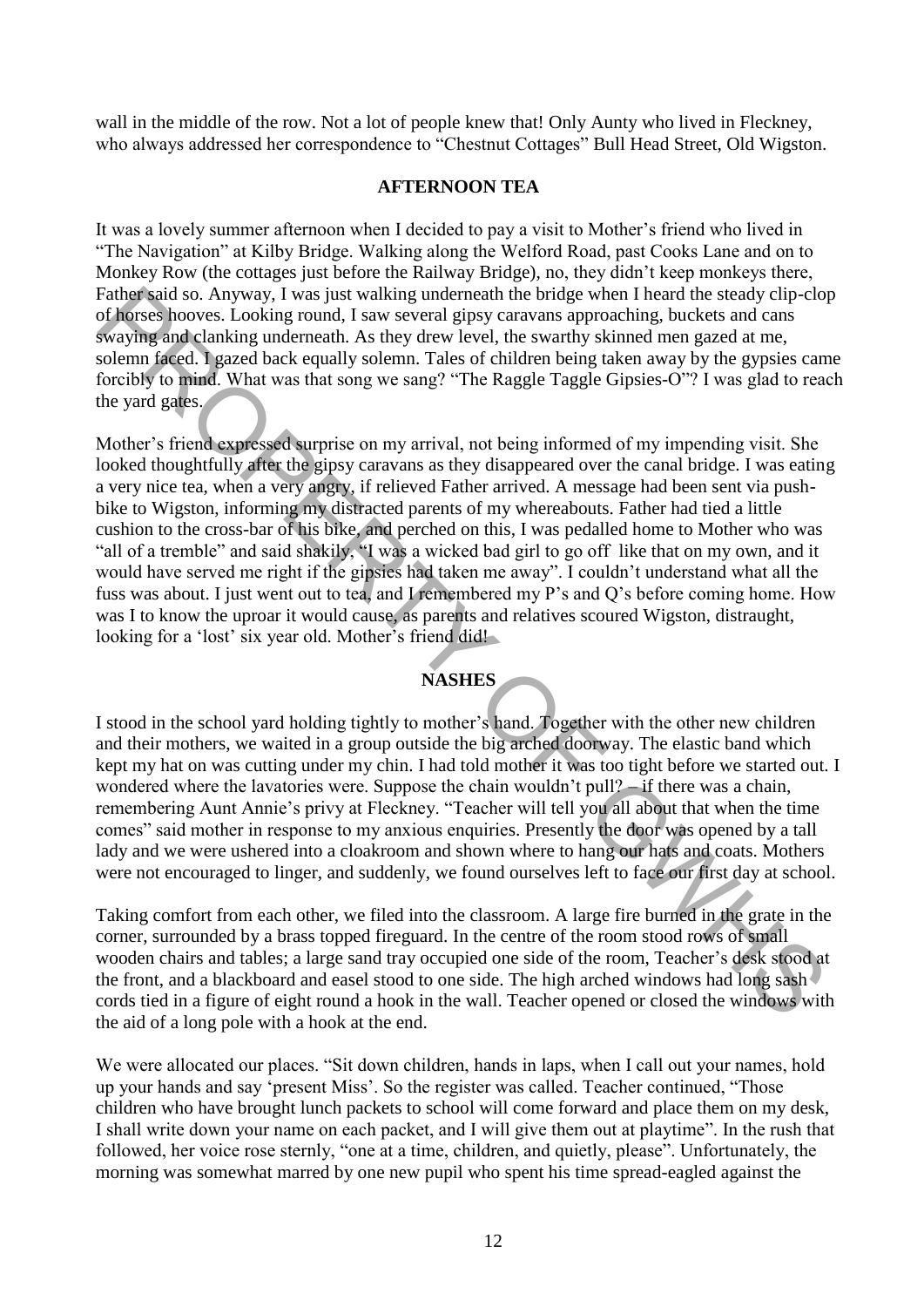locked back door, aiming a hefty kick at it at intervals, crying miserably to be let out. So commenced my school days at "Nashes".

Back in 1929 "Nashes" was known as the Church Day School, Mr. W.L. Harrold was the headmaster, and Miss Hobley had charge of the infants. However, we all knew it as the National School, after a few weeks at "Nashes" we had settled down into school routine. As infants, we knew our place, and lack of knowledge was soon rectified by the older children who delighted in telling us imaginative tales of lessons and punishments in the offing for those who transgressed, which we believed implicitly. As we progressed through the school, we, in our turn, told the new intake, the same stories with great relish.

We would sit at our desks chanting our times-tables, Miss, keeping time with her ruler. I always got ravelled up with my eight-times, and eleven-elevens were NOT eleventy-leven said Teacher sternly, stopping us in mid-wave, and we had to start all over again. One night, Mother found a 'nit' in my hair. Out came the "Derbac" soap, my hair was washed and then combed over and over again with the special tooth-comb until my head was sore. My hair was blond, so our tooth-comb was black. "It showed "em up" said Mother. "Who did I sit with at school?" asked Mother. The girl who sat with me had beautiful hair; long, wavy and unwashed. She came to school each day in the same mucky frock and battered plimsolls, her fingers blue and red with chilblains. I often shared my lunch with her and she generously shared her 'nits' with me! believed implicity. As we progressed through the school, we, in our turn, told the new intake, the sugar stocks white per times-turble. We would sit at our desks channing our times-tubles. Miss, keeping time with her ruler

Mother gave me a letter to give to the teacher, and I waited by her desk while she read it. Teacher looked across the classroom, "Go and sit in the desk over there" she said, indicating a vacant desk at the back of the room. At playtime, I was besieged by one and all, "why have you been moved?" asked Mary. "What was in that letter you gave teacher?" said Betty. "I don't know." If teacher thought fit to move me, who was I to argue. At the end of afternoon school, teacher gave a sealed note to my previous companion to take home to her mother. She was absent from school the next day. The following day she came back to us with all her lovely hair cut short like a boy. Somehow, it seemed to be my fault.

As Christmas approached, we got stuck in making paper chains from gummed coloured strips joined together, these were strung across the classroom, often falling apart as we strove to pin them up. Paper lanterns were fashioned from stiff coloured paper, we cut out pictures of snowmen, robins, and skaters from old Christmas cards, stuck them on oblong pieces of cardboard, and attached small printed calendars on the bottom with two small strips of ribbon. Mine always fell off. On the last afternoon before we broke up, we were allowed to bring a book or jigsaw puzzle to school, a great concession. After school finished, we would take our calendars and paper lanterns home, to be displayed among the other decorations.

One good thing about being a fully fledged schoolgirl. During the winter, I no longer had to wear those fine leather leggings which buttoned from ankle to over the knee. Giving a deft twist with the button hook, Mother fastened the row of tiny buttons, often pinching my skin, unmoved by my cries of "ouch" and "ooyer Mam" as she worked her way upwards. I sported two little rows of button bruises on both legs during the winter months. I also lost my long curls at the same time. After yet another tearful session, combing out the tangles and "cotts" Mother finally lost patience, and with terse instructions to "put your hat and coat on, I'm taking you straight up the barbers" we walked, at a fine turn of speed, to the hairdressers. There, perched on a chair, my long curls were shorn.

I was highly delighted. Not so, Father. When he returned home from work. I had never seen him so angry. He stared at my fringe and "Basin cut" with horror. "What have you done, Omy?" he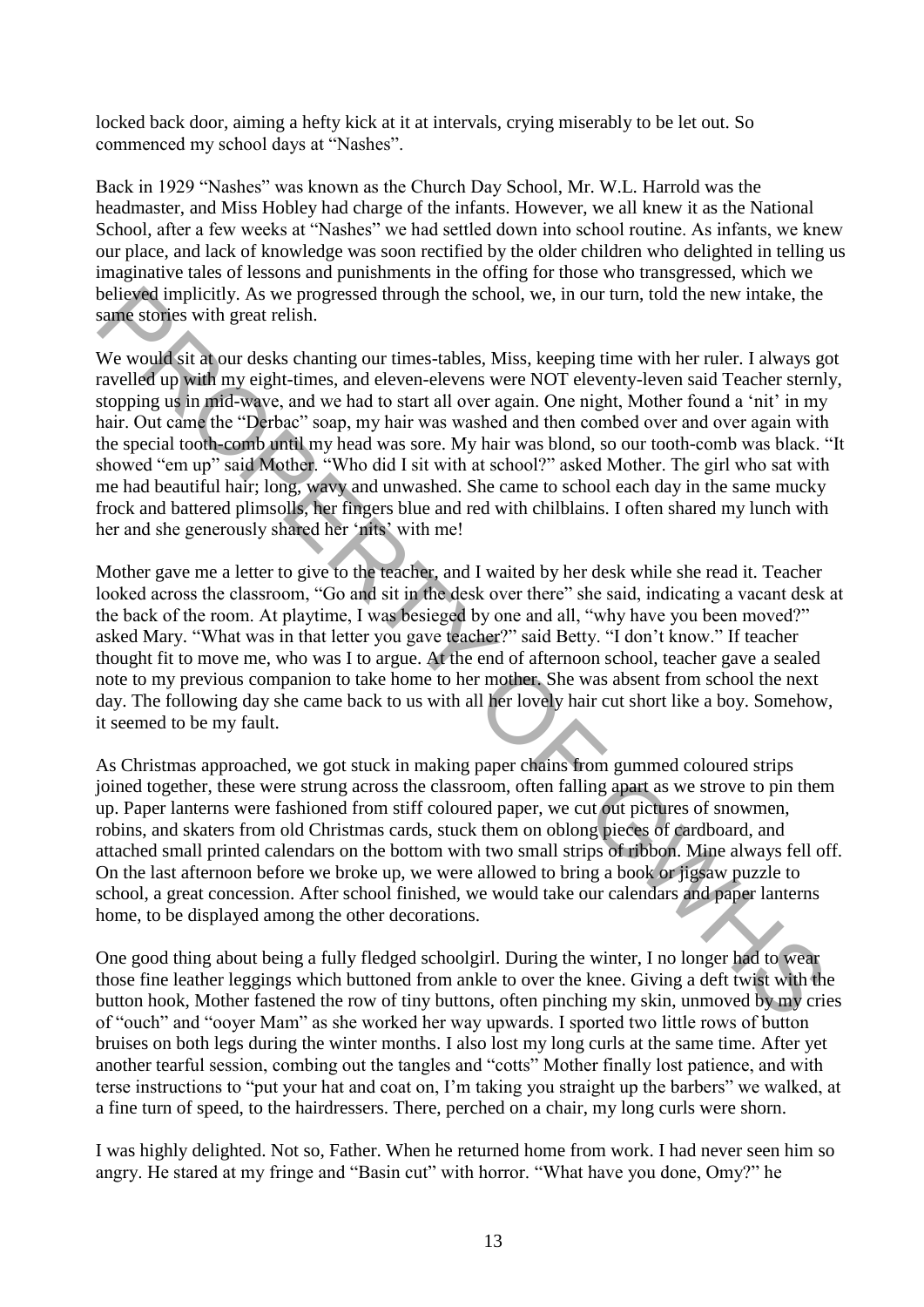stormed, "you've cut all her lovely hair, and it's gone 'as straight as a yard of pumpwater', she's lost all her curls." Mother defended her action admirably. It would be easier to comb and keep clean now I was at school, not to mention the antics she had had to contend with, washing, combing, getting it dry and forever putting it in rags, and another thing, what about them 'nits'? Children were always getting them at school, and with long hair, she'd never get them out. It fell on deaf ears, and the fact that one long curl had been placed in the Big Family Bible on the shelf underneath the aspidistra in the Front Room, was no consolation whatsoever. It took father a long time to come to terms with my short hair. Then, Father didn't have to suffer all the pulling and tugging as the comb was dragged through tangles, or the sting of soap in your eyes, despite the flannel pressed tightly to your face, as Mother tried to separate your hair from your scalp during the twice weekly shampoo.

I had my misfortunes along with the rest. The day in sewing class when I pulled my needle through the square of hessian and upwards just as "Miss" bent forward to inspect my work. The point of the needle struck home. A bright head of blood appeared on her forehead and trickled down her nose. Aghast! I stammered "I'm sorry Miss." "How many times have I told you not to thread your needle with a long piece of cotton? – stupid girl." It was a complete accident. As was the incident when the girl sitting in front of me leaned back just as I pulled my chewing gum out of my mouth to see how far it would stretch. "Please Miss, Doreen's stuck her chewing gum all in my hair," she exclaimed. Fetched out in front of the class, I stood there while teacher decided whether or not to send me to the Headmaster. After what seemed hours, she decided to keep me in at play time. I was rebellious, after all, I hadn't done it on purpose. My "victim" was given a hard time at playtime, for "tit-taleing." No-one wanted to be labelled "Tell-Tale-Tit".

The only time I fell foul of the Headmaster was the day I took my doll to school. A few days previously, one girl had brought along her doll, beautifully dressed it was. Not to be outdone, the other girls brought their dolls to be admired. This was frowned upon, however, and it was decreed that no more dolls would be brought to school. Either I suffered a mental block at the time or I wasn't paying attention (a common fault, as I was repeatedly told). I brought my lovely pot doll along for all to admire. After morning assembly and prayers, Headmaster spoke. "All those girls who have brought dolls to school will remain behind in Hall" he said ominously. Quaking, the dollbringers were lined up by teacher. Headmaster approached cane in hand. As each girl stepped forward, her doll was confiscated and the cane brought down on each extended hand. Hands smarting, eyes filled with tears, I went back to my classroom. Unable to eat at playtime, I gave my lunch to my friend in the mucky frock. She never brought anything to school, but her concern for me that day was genuine. was draged through tangels, or the sting of soap in your eyes, despite the flamel presed tightly the based monetary of the sting of soap in your scalp during the twice weekly shampoo.<br>In had my mislorumes along with the re

#### **THE FOUNDING OF THE WIGSTON CO-OPERATIVE SOCIETY**

\* \* \* \* \* \* \* \* \* \* \* \* \* \* \* \* \* \* \* \* \* \* \* \* \* \* \* \* \* \* \* \* \* \* \* \* \* \* \* \* \* \* \* \* \* \* \* \* \* \* \* \* \*

"Officially Registered in the year 1867, the Wigston Co-operative Society commenced business. Long before this date, born out of adversity, a small group of Wigston men conceived the idea of Co-operation. They first met in Brick Kiln Close, off the Welford Road, the meeting numbered twenty. Ways and means were discussed on how to raise capital for this great ideal, which was to improve their standard of living and encourage thrift.

Coppers were collected weekly, until each one had a pound share, with £20 capital, faith and determination their ideals were put into practice. A small shop on Leicester Road, was rented, stocked chiefly with main food commodities such as sugar, flour, lard etc., and staffed by committee men in their spare time during evenings. So successful was this Co-operative venture,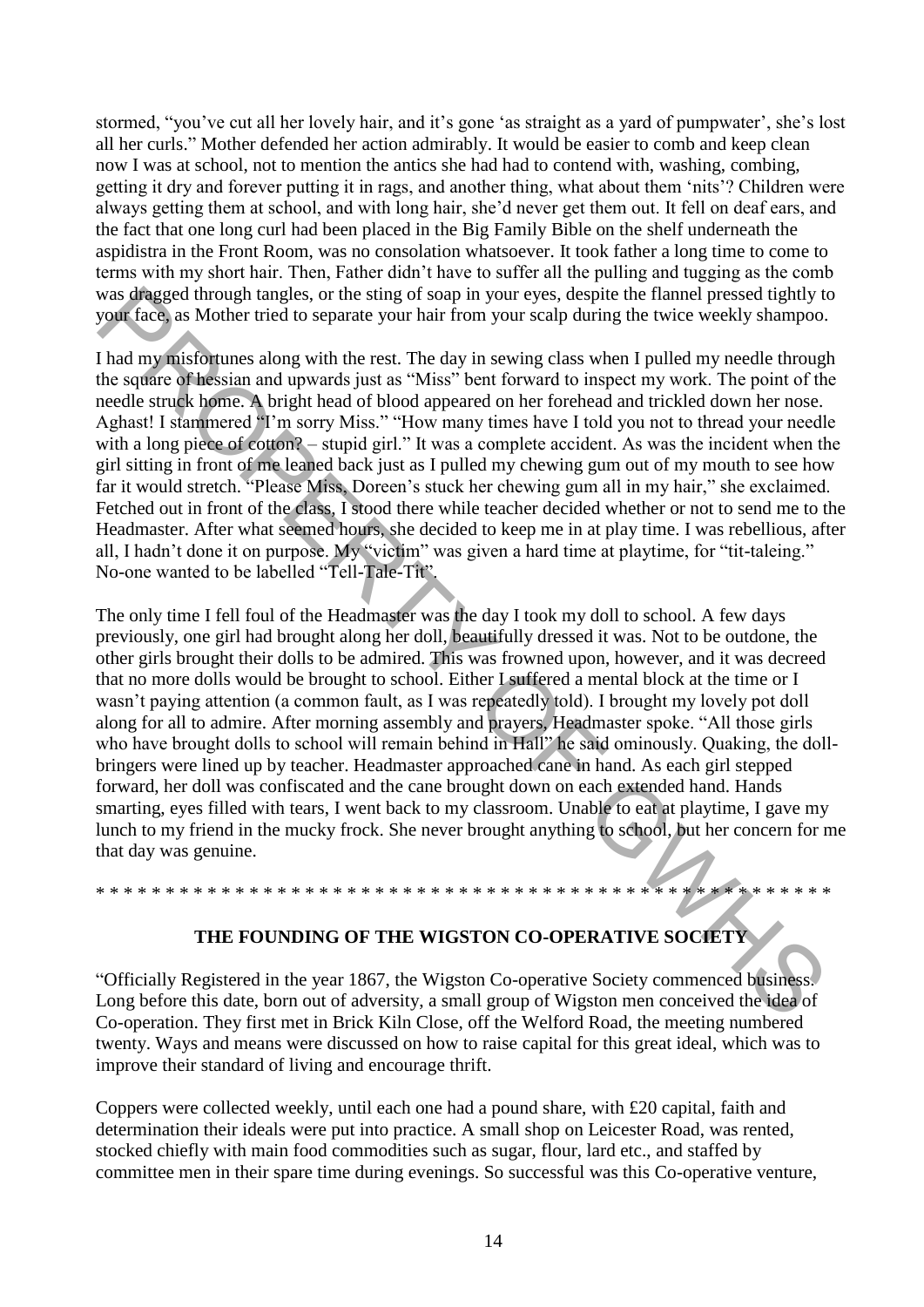stocks were sold out in the first three evenings, but were speedily replaced. This was the beginning of what is now the biggest retail trading organisation in the Wigston area.

As the business expanded full-time staff were engaged, also the time had come to look around for larger premises to cope with the ever increasing needs of the people. The next development came in 1873 by the building of a shop and bakery in Bell Street, at this stage the business on Leicester Road was transferred to Bell Street. Twenty years later the Long Street butchery shop was built with offices and committee room on the second floor, and a few years later the Moat Street branch was opened.

One of the largest ventures came in 1896 by the purchase of Fulwell Farm and afterwards developed into Central Avenue, the road was made and ten houses built each side for the Society as an investment, the remaining land being sold to members for their own housing needs. In 1910 further extensions were made with the building of Long Street Central Avenue Central premises, this project was the greatest of all capital commitments to date, and was only allowed to go forward after a Special Members meeting, and a hard fight won by the progressive committee men of that day.

Rectory Farm was purchased in 1919 and the retail milk business extended. In 1939 the first model dairy was built and pasteurized milk supplied to members. At different periods and to meet the needs of members new departments were added, such as Coal, Boot Repairs, Hair-dressing etc. Today [in 1953] most phases in the retail trade have been covered by the Society, and the trade of £20 weekly in 1867 had reached the figure of approximately £500,000 yearly, which reflects great credit to the old pioneers.

We shall be pleased to accept new registrations at any time at our GROCERY AND BUTCHERY DEPARTMENTS

Our other services include: Bread, Milk (deliveries to all districts), also Boot Repairs, Drapery, Boots and Men's Outfitting, Furnishing, including Wireless and Television Service."

Notes: This informative piece was placed as part of a full page advertisement in a Souvenir Programme to commemorate the Coronation of Her Majesty Queen Elizabeth II. A number of other local companies contributed advertisements, but not with the same interesting historical detail. The programme contains much else of interest as well as listing Church Services and celebrations planned for Coronation Week. It was produced by Wigston Urban District Council.

Brick Kiln Close was on the west side of Welford Road, the present Langton Road being developed on part of it. Fulwell Farmhouse survives today, as the premises of Bell, Brown & Bentley the veterinary surgeons. At the time of enclosure of the open fields in 1766 its land stretched down to the boundary with Aylestone Parish. Rectory Farmhouse, now demolished, was next to All Saints' Church on the west side. Its fields at enclosure stretched down to the boundary with Glen Parva. It is however possible that some of the land belonging to these two farms had been sold off prior to the purchase by the Co-op Society. opened<br>
on C the largest ventures came in 1896 by the purchase of Fulwell Farm and atterwards develope<br>
one of the largest ventures came in 1896 by the purchase of Fulwell Farm and atterwards develope<br>
into Central Avgnue,

Wigston Hosiers of Paddock Street, was also a co-operative enterprise but is not mentioned in the programme, perhaps because it had a completely separate management structure.